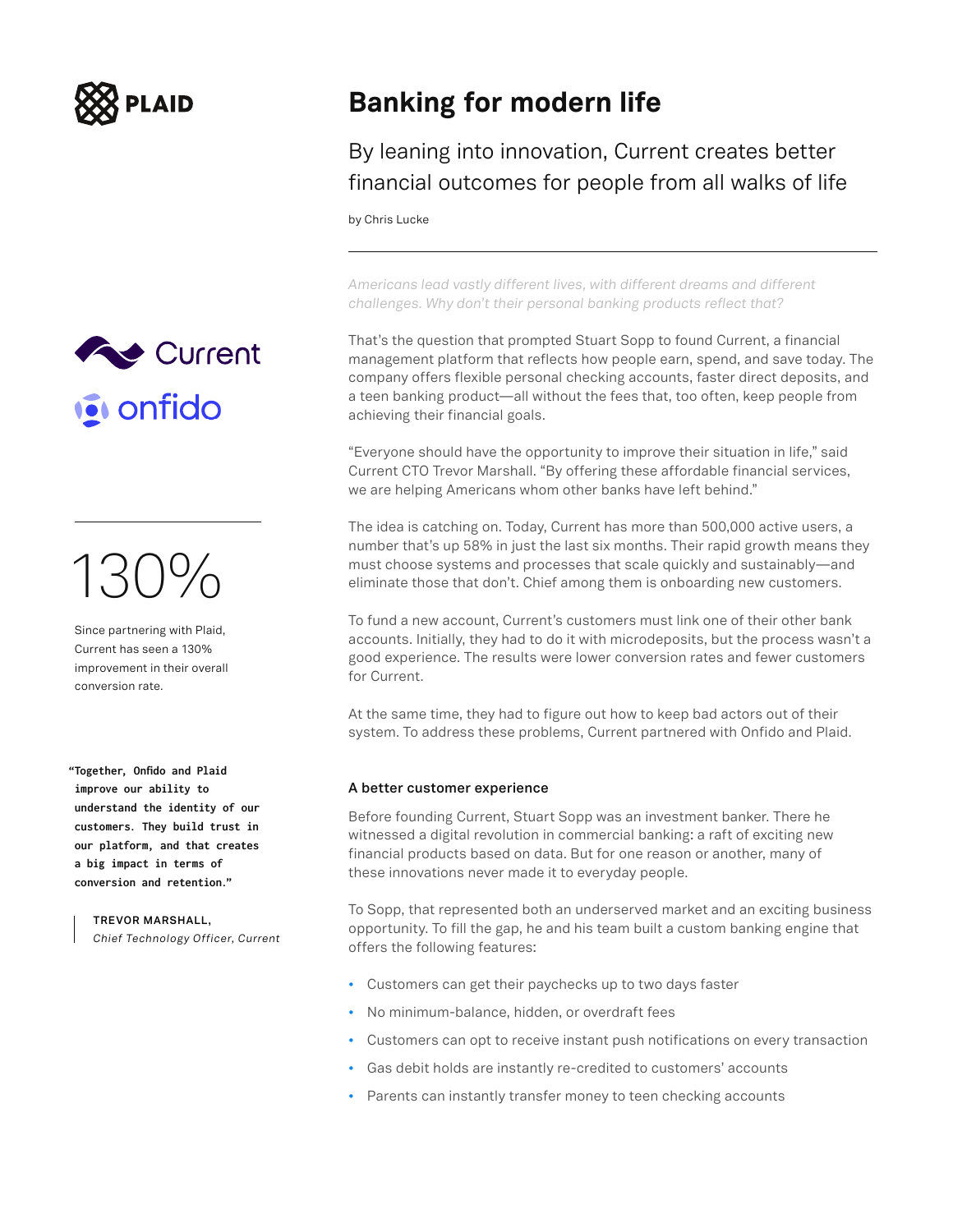\$400K

In less than six months, Plaid and Onfido have helped Current prevent more than \$400,000 of confirmed fraud.

**"We aren't cutting corners on fraud prevention. When it comes to document verification, Onfido is best-in-class."**

> **TREVOR MARSHALL,**  *Chief Technology Officer, Current*

"The dollar amounts tied to these features may seem small," said Marshall. "But for some of our customers, gas credits and early paychecks determine whether or not they can put dinner on the table."

But before Plaid, Current's customer onboarding experience was at odds with its inclusive mission and tech-forward approach.

To link an outside account with microdeposits, Current's customers would have to fish out their checkbooks and manually enter their account and routing numbers. The process was frustrating and error-prone. It took, on average, six days to complete, and many prospective customers never finished at all.

Now, when Current's customers want to connect their outside accounts, they simply enter their bank login and password. Plaid connects to all 11,642 US banks and credit unions—often in a matter of seconds.

The results are worth noting:

- 1 Plaid connects customers' outside bank accounts 250 times faster than microdeposits.
- 2 As a result, Current's overall conversion rate has improved by 130%.
- 3 That has led to a 75% reduction in Current's new customer acquisition cost.

"Building Plaid into our onboarding experience has improved our conversion rates," said Marshall. "It has also increased the lifetime value (LTV) of our customers."

#### **Let the right ones in**

The vast majority of people who attempt to create new Current accounts are well-meaning, but a non-trivial number attempt to commit fraud. Keeping these bad actors out is essential to running a sustainable business.

Plaid data is an important first step. With Plaid, Current can access the name, address, phone number, and email associated with a given account. Comparing them to the information the user provided during signup provides an important early signal on potentially fraudulent behavior.

To further reduce fraud risk, Current partners with Onfido. Onfido uses AI to help companies digitally onboard new customers. Their mission is to help consumers prove their identity so that they can access the services they want without adding friction to their user journey.

To accomplish that, Onfido verifies government IDs and compares them with facial biometrics. Founded in 2012, they work with more than 1,500 fintech, banking, and sharing-economy clients around the world.